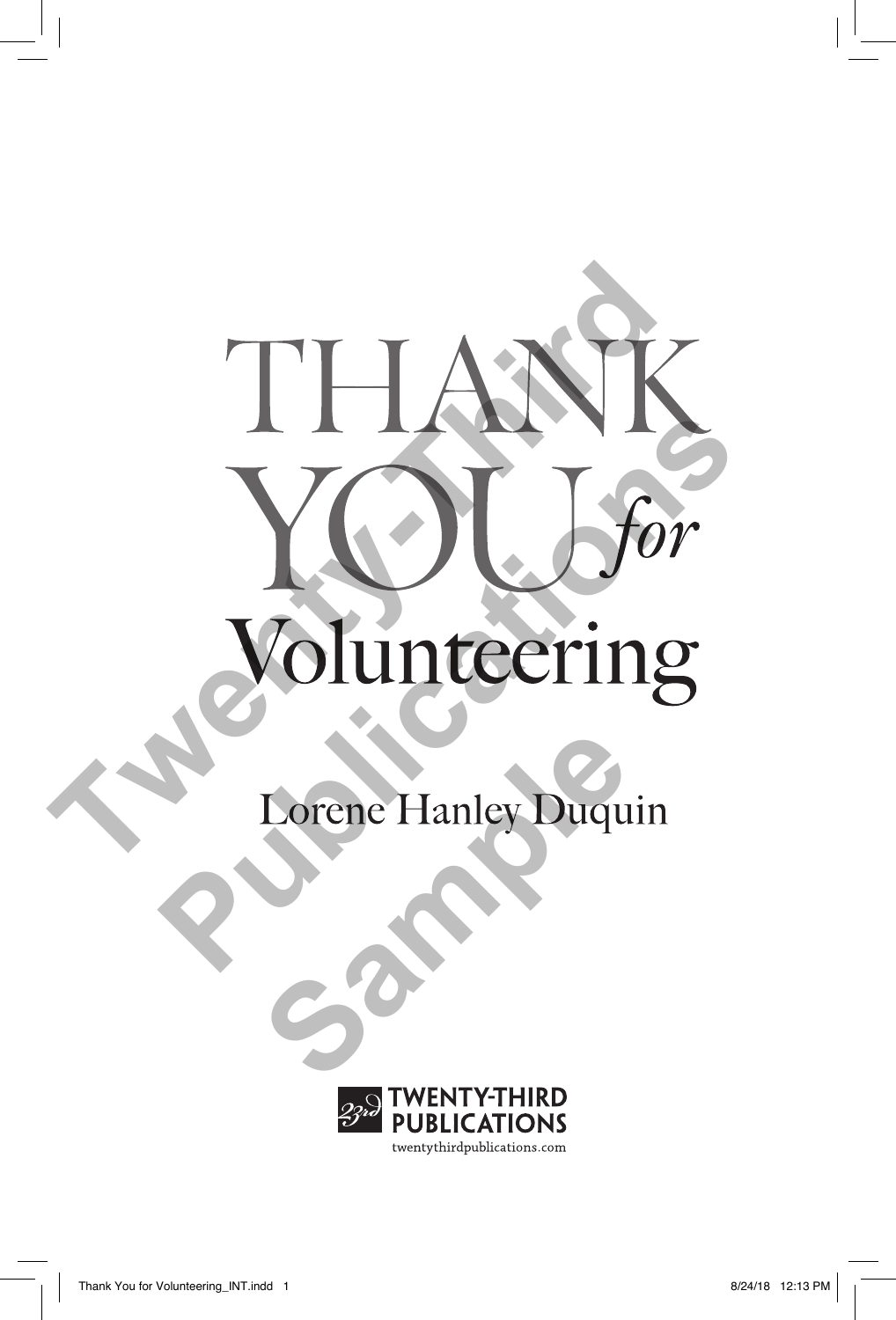### TWENTY-THIRD PUBLICATIONS

One Montauk Avenue, Suite 200 New London, CT 06320 (860) 437-3012 or (800) 321-0411 www.twentythirdpublications.com **TWENTY-THIRD PUBLICATION** 

Copyright © 2018 Lorene Hanley Duquin. All rights reserved. No part of this publication may be reproduced in any manner without prior written permission of the publisher. Write to the Permissions Editor. **PUBLICATIONS**<br>
TWENTY-THIRD PUBLICATIONS<br>
One Montal Avenue, Suite 200<br>
New London, Ci 06320<br>
(860) 437-3012 or (800) 321-0411<br>
Www.twen.gr.thrighablications.com<br>
Copyright © 2018 Lorene Hanley Duquin. All rights reserved **Sample PUBLICATIONS**<br>
Sample, Suite 200<br>
CT 06320<br>
2 or (800) 321-0411<br>
Airdpublications.com<br>
2018 Lorene Hanley Duquin. All rights reserved. N<br>
2018 Lorene Hanley Duquin. All rights reserved. N<br>
2018 Lorene Hanley Duquin

Cover photo: Zvonimir Atletic / Shutterstock.com ISBN: 978-1-62785-376-7

Printed in the U.S.A.



Boyard A division of Bayard, Inc.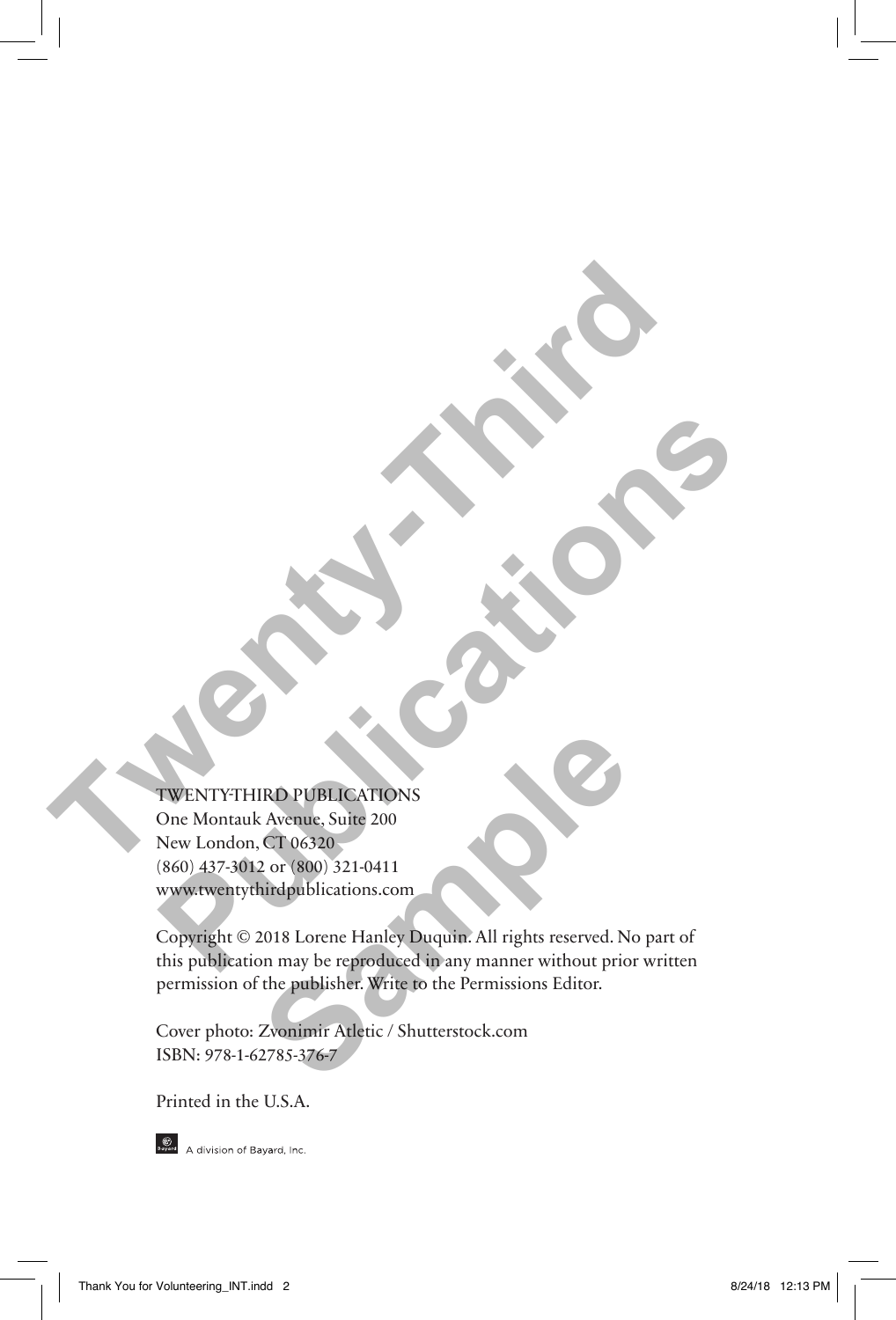## **INTRODUCTION**

Dear parish volunteer, you've received this booklet because your pastor and parish community want to thank you for everything you do for this parish. **TWENT INT INT INT INTERED INTERFERENCES**<br>
Dear parish volunteer, you've received this booklet because<br>
pastor and parish community want to thank you for every<br>
you do for this parish.<br>
Maybe you serve in a liturgical mini **Publication State of the State of the State State of the State State of the State State of the State State of the State State of the choic, a greeter, an altar server, Eucharistic minister, sacristan, or usher.<br>
<b>Example** 

- Maybe you serve in a liturgical ministry as a lector, a member of the choir, a greeter, an altar server, Eucharistic minister, sacristan, or usher.
	- Maybe you serve in an evangelization ministry as a member of the RCIA team or in outreach to lapsed Catholics.

Maybe you serve in a pastoral ministry visiting the sick, comforting the bereaved, helping with youth ministry, or leading a prayer group.

- Maybe you serve in a catechetical ministry as a catechist, a parish librarian, a vacation bible school aide, or a member of the adult education committee. be you serve in an evangemeation infinity<br>nber of the RCIA team or in outreach to la<br>nolics.<br>be you serve in a pastoral ministry visiting<br>forting the bereaved, helping with youth a<br>ading a prayer group.<br>be you serve in a c
- Maybe you serve the cause of justice by helping with food and clothing drives, assisting refugees, or taking an active role on the Right to Life Committee.
- Maybe you serve the social needs of the parish by welcoming new parishioners, organizing the parish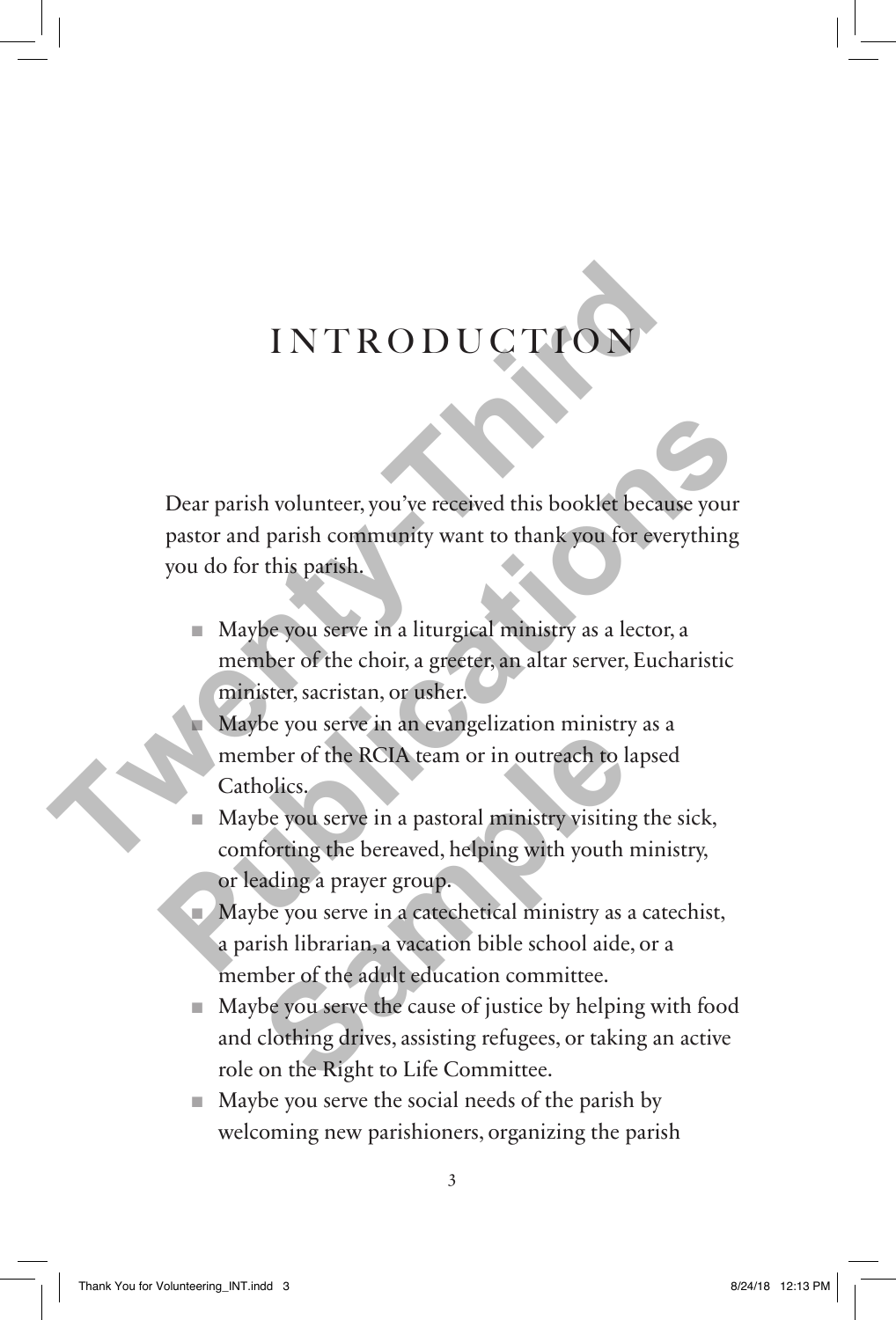picnic, hosting the coffee and donut hour after Mass, or coordinating the senior citizen group.

■ Maybe you serve the temporal needs of the parish by helping with parish mailings, cleaning the church, sitting on the stewardship committee, working on fundraisers, or helping in many other ways.

No matter what role you play as a parish volunteer, you generously offer your time and your talent. You put your faith into action. But most important, as the poem popularly attributed to St. Teresa of Ávila tells us, you bring the presence of Christ to other people: The prioride to the state of the ways of the charge of the charge of the bare of the state of helping in many other ways.<br>
No matter what role you play as a parish volunteer, you gously offer your time and your talent. You **Publication** What is the positive of the spiritual support you and the spiritual surface.<br> **Public Start Start Start Start Start Start Start Start Start Start Start Start Start Start Start Start Start Start Start Start St** 

Christ has no body now on earth but yours; no hands but yours; no feet but yours. Yours are the eyes through which the compassion of Christ must look out on the world. Yours are the feet with which he is to go about doing good. Yours are the hands with which he is to bless his people.

So, thank you, thank you, thank you! Thank you for everything that you are! Thank you for everything you do!

One of the ways your parish wants to express its gratitude is by making sure you have the spiritual support you need to continue and deepen your ministry. It is not uncommon for volunteers to neglect their spiritual lives amid the hustle and bustle of getting things done in a parish. The pastor and staff always stand ready to help you with your spiritual needs, and this little booklet offers some simple, practical ways to grow closer to our Lord. ou, thank you, thank you! Thank you for<br>e! Thank you, thank you! Thank you for<br>e! Thank you for everything you do!<br>the ways your parish wants to express it<br>ng sure you have the spiritual support you<br>nd deepen your ministry

Let's start by looking at how you were called to become a volunteer.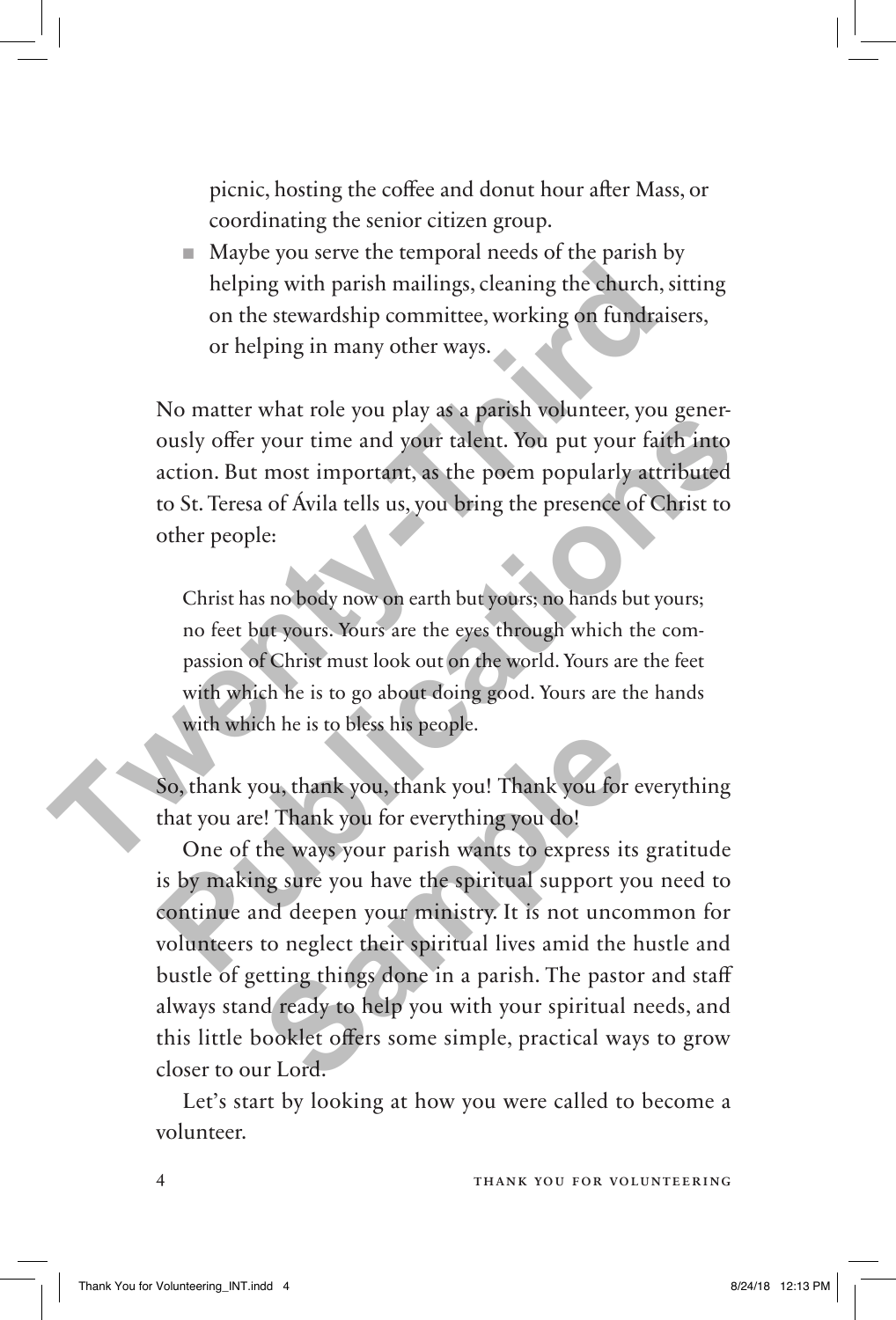#### CHAPTER 1

# Chosen  $b<sub>y</sub>$

Take a moment to think back on how you started volunteering in this parish. On the surface, you may remember having some extra time and offering to help in some way. Maybe you got involved because your kids were involved. Or a friend asked you to assist at a parish event. Or someone recognized that you have a talent that could meet a special need in the parish. **Chosen by God**<br>
TAKE A MOMENT TO THINK BACK ON HOW YOU STATED VOLUS<br>
ING IN THIS PARISE. On the surface, you may remember h<br>
some extra time and offering to help in some way. Maybe<br>
got involved because your hids were imp TAKE A MOMENT TO THINK BACK ON HOW YOU STATED VOLUNTEERING IN THIS PARISE. On the surface, you may remember having some extra time and offering to help in some way. Maybe you got involved because your kids were involved. O

But if you reflect a little more deeply, you may recall a desire to do something meaningful. Or maybe you experienced a strange series of events, coincidences, or changes in your life that led you to the place in the parish where you are today. Whether you realized it or not, the Holy Spirit was calling you into parish ministry.

Sometimes, the Holy Spirit speaks to us in an unexpected encounter, a dream, a difficult situation, or a touching moment. Sometimes the message is transmitted through something we read or through comments, advice, or insights offered by someone else. Images, ideas, and inspirations sometimes pop into our heads. of tenetral fitter those deepty, you may recating meaningful. Or maybe you experiencents, coincidences, or changes in your life e in the parish where you are today. Whethot, the Holy Spirit was calling you into par mes, th

In his spiritual autobiography, *The Seven Storey Mountain*, the Trappist monk Thomas Merton described the movement of the Holy Spirit as "something quite new and strange, this voice that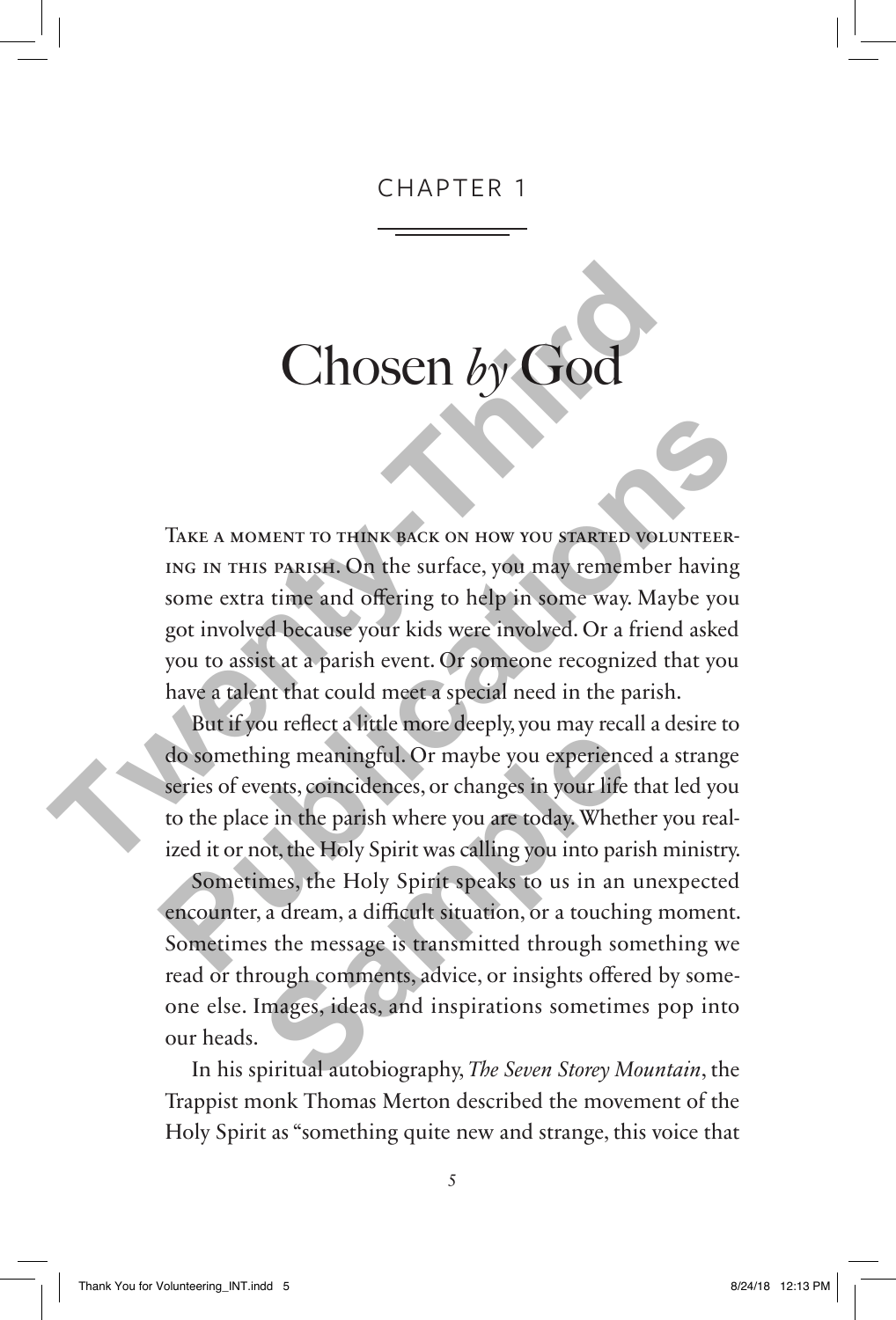seemed to prompt me, this firm, growing inner conviction of what I needed to do." When you got involved in this parish, you said yes to the Holy Spirit. But it's important to understand that

#### *From Pope Francis*

**"You too need to see the entirety of your life as a mission. Try to do so by listening to God in prayer and recognizing the signs that he gives you. Always ask the Spirit what Jesus expects from you at every moment of your life and in every decision you must make, so as to discern its place in the mission you have received. Allow the Spirit to forge in you the personal mystery that can reflect Jesus Christ in today's world."**

*GAUDETE ET EXSULTATE***, 23**

being called is not a singular event. The Holy Spirit continues to speak to you in your ministry.

#### **Listening to the Spirit**

Listening to the Holy Spirit is not something that comes naturally, but it is an essential skill for anyone involved in parish life.

One of the biggest problems faced by volunteers is that we get so busy with what we are doing that we might not take time for quiet prayer and reflection. It's a good idea to set aside a specific time every day for listening. If you're just getting started, try to set aside five or ten minutes in the morning and another five or ten minutes before you go to sleep. From Pope Francis<br>
The Holy Spirit continues to spectral<br>
evolution ened to see<br>
the entirety of your in your ministry.<br> **The Holy Spirit continues to spectral**<br> **The Holy Spirit is to Go to by listening**<br> **The as a missio** From the same of the same of the same of the same of the same of the same of the same of the same of the same of the same of the same of the same of the same of the same of the same of the same of the same of the same of t

In the morning, ask the Holy Spirit to guide your path through the day.

Ask for the ability to see where you are being led. Ask for the courage to follow. Then empty your mind and spend some quiet time, slowly reciting the name "Jesus," until a calm sense of God's presence comes over you. If you're just getting started<br>
I mystery<br>
aside five or ten minutes in<br>
lay's<br>
sing and another five or te<br>
before you go to sleep.<br>
In the morning, ask the lot of guide your path through<br>
to guide your path through the m

In the evening, think back on the day. Record in a spiritual journal the things that happened and your reflections on how the Holy Spirit may have been speaking to you.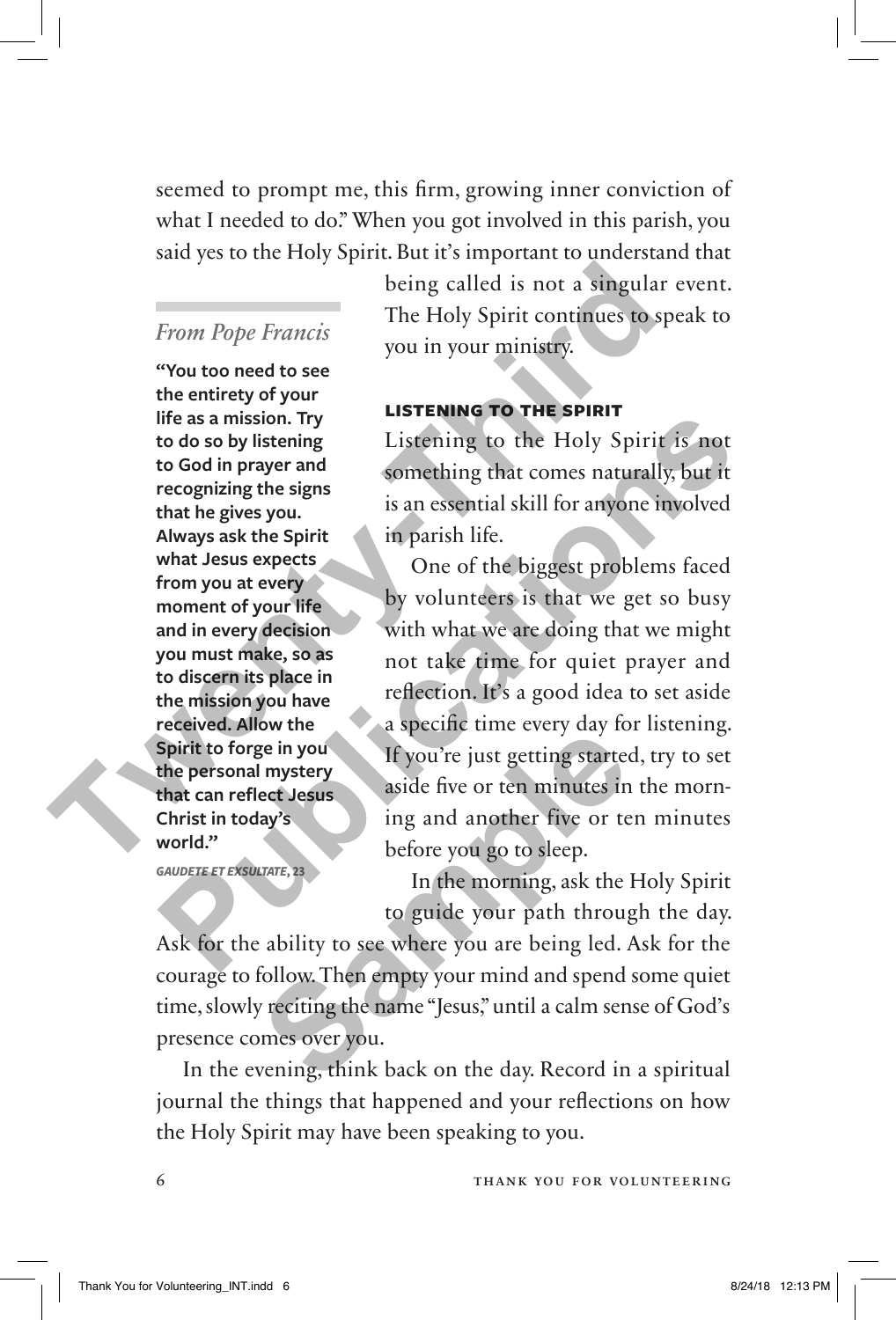Listening will open you to an exciting new awareness of God. As you move more deeply into your prayer life, new questions may arise.

#### **What Does God Want Me to Do?**

Sometimes, you will know with certainty where the Holy Spirit is leading you. Other times, it might not be as clear. Sometimes, you will see that what God is asking of you is very different from what you had originally thought.

St. Francis of Assisi misunderstood when God asked him to "go and repair my church." He interpreted it as a directive to rebuild the chapel at San Damiano. It was only later that Francis realized God really wanted him to embrace a life of holiness through voluntary poverty that would restore the Catholic Church by challenging the worldly and complacent Christianity of his time. **Twenty-Third**  Francis of Assistinger you by the statement home what you had originally thought.<br>
St. Francis of Assisi misunderstood when God asked him to "go and repair my church." He interpreted it as a directive to rebuild the chapel

How will you know if you are doing God's will? In his *Rules for Discernment*, St. Ignatius of Loyola says confirmation of God's will is characterized by a feeling of consolation or deep inner peace. It is the deep, abiding peace of Christ that the world cannot give or take away (see John 14:27). Tracterized by a feeling of consolation or<br>s the deep, abiding peace of Christ tha

*Chosen by God* 7